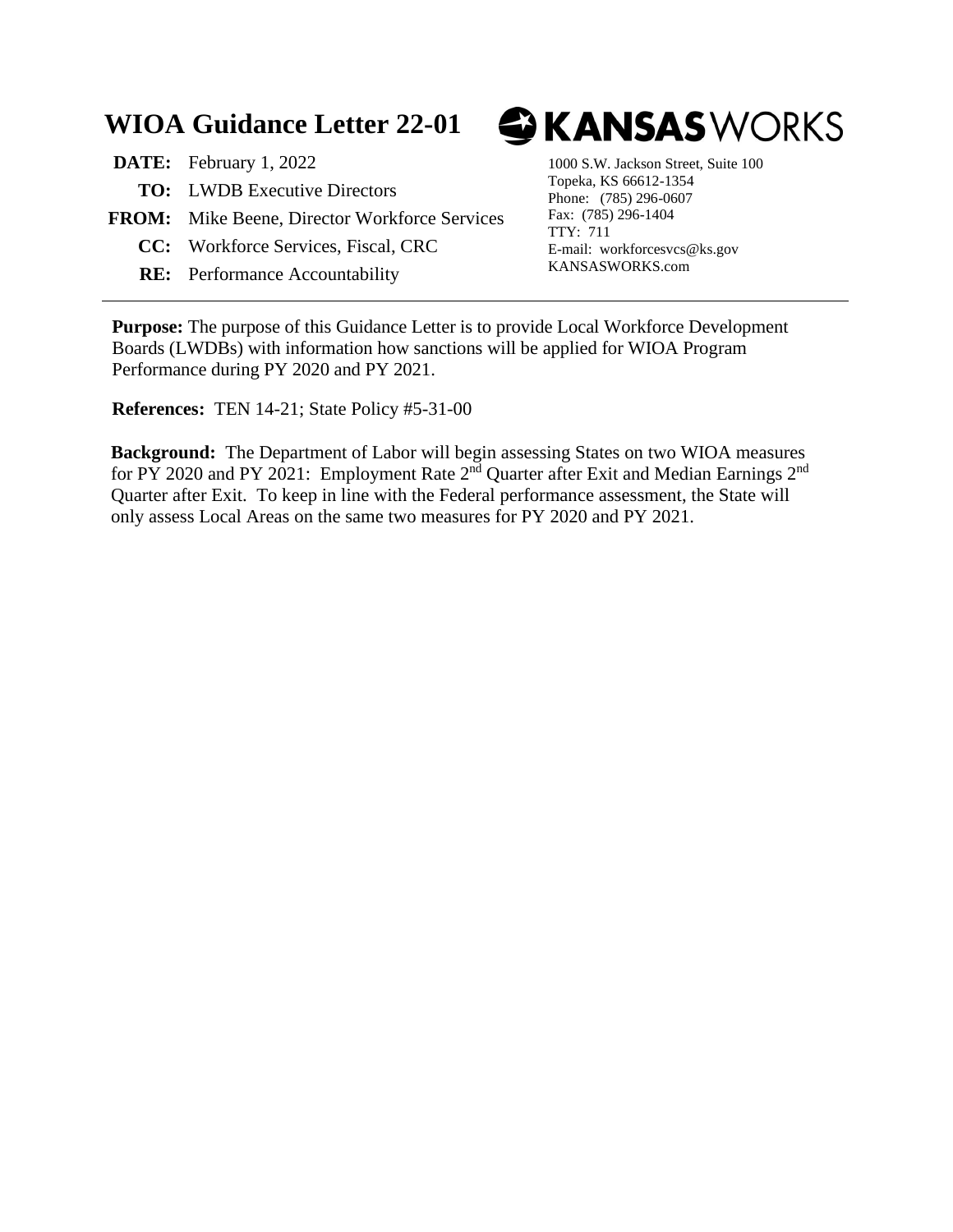## **State Performance Measures**

The State of Kansas has negotiated the primary indicators of performance with the Department of Labor for PY 2020 and PY 2021, WIOA Title I programs. Those performance measures are as follows:

| <b>Adult Indicator</b>                             | <b>PY2020 &amp; PY2021</b> |
|----------------------------------------------------|----------------------------|
| Employment Rate 2nd Quarter After Exit             | 76.0%                      |
| Employment Rate 4th Quarter After Exit             | 74.0%                      |
| Median Earnings 2nd Quarter After Exit             | \$5,751                    |
| Credential Attainment within 4 Quarters After Exit | 74.6%                      |
| <b>Measurable Skill Gains</b>                      | 53.2%                      |
| <b>Dislocated Worker Indicator</b>                 | <b>PY2020 &amp; PY2021</b> |
| Employment Rate 2nd Quarter After Exit             | 82.5%                      |
| Employment Rate 4th Quarter After Exit             | 79.0%                      |
| Median Earnings 2nd Quarter After Exit             | \$9,100                    |
| Credential Attainment within 4 Quarters After Exit | 78.6%                      |
| <b>Measurable Skill Gains</b>                      | 69.3%                      |
| <b>Youth Indicator</b>                             | <b>PY2020 &amp; PY2021</b> |
| <b>Employment Rate 2nd Quarter After Exit</b>      | 72.5%                      |
| Employment Rate 4th Quarter After Exit             | 69.1%                      |
| Median Earnings 2 <sup>nd</sup> Quarter After Exit | \$4,145                    |
| Credential Attainment within 4 Quarters After Exit | 59.0%                      |
| Measurable Skill Gains                             | 57.6%                      |

The highlighted measure above are being assessed by the Federal Department of Labor, and accordingly the State of Kansas will only assess these same performance measures for Local Areas. The one exception will be Youth – Median Earnings 2<sup>nd</sup> Quarter After Exit. Since there has only been one complete program year of data for Youth – Median Earnings 2<sup>nd</sup> Quarter After Exit, Kansas will not assess that measure for PY 2020. However, at the end of PY 2021, there will have been two years of baseline performance data, and Youth – Median Earnings 2<sup>nd</sup> Ouarter After Exit will be assessed at that time.

## **Local Area Sanctions**

In accordance with State Policy #5-31-00, the threshold for performance failure for any individual program indicator is 50% of the adjusted level of performance. The State will only be assessing the individual program indicators highlighted above. The State will not assess overall Local Area program scores or Local Area indicator scores.